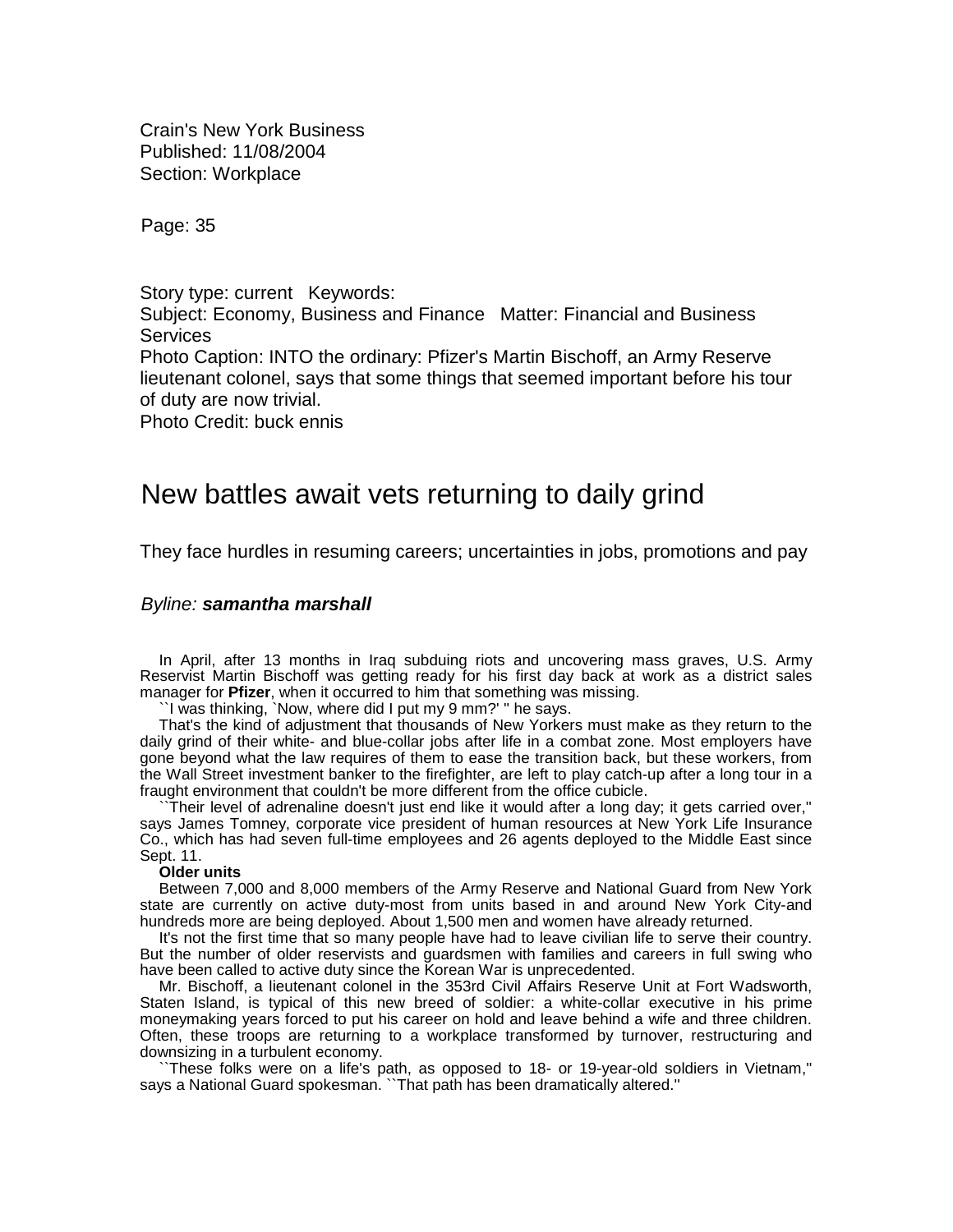Mr. Bischoff counts himself lucky. While he was gone, **Pfizer**held his job open, paid the difference in his salary, which isn't required by law, and allowed his family to keep his company car and full benefits.

But much has changed since Mr. Bischoff left for the Middle East. The pharmaceutical giant acquired Pharmacia, and the veteran is now leading a whole new team of salesmen and having to teach them the **Pfizer** way of doing business.

Mr. Bischoff says the changes have given him enough challenges to keep him engaged after his adrenaline-charged pace in Iraq.

#### **Fatigues for suits**

As thrilled as he is to be home in one piece, he admits that life feels unsettled. He's still getting accustomed to wearing a suit after more than a year of donning desert camouflage and combat boots. Things that seemed important before his tour often seem trivial now. He confesses to being irritated at having to perform routine chores, like taking the family car in for an oil change.

``I told my wife, `Are you kidding; I'm a war hero,' '' he recalls. ``She said, `Welcome back, pal.'''

At best, the ordinariness of life back in the workplace for returning reservists feels a bit strange. At worst, many of the demobilized must deal with combat traumas while fighting for relevance in a business environment in which they've been sidelined or replaced.

Col. Jeffrey Smith, a reservist who serves as vice president of acquisitions at Sterling American Property Inc., says he found it difficult to wait out the transition before his employer found him comparable responsibilities when he returned from Iraq in January.

``I felt uneasy during the process, because I like to keep busy and I like to lead,'' he recalls.

Federal law requires all employers to protect the jobs and benefits of employees on active military duty, either by keeping the positions open or finding comparable work. But ``it's commonplace for reservists to be passed up for promotions,'' notes Norbert Rappl, New York state ombudsman for the National Committee for Employer Support of the Guard and Reserve.

## **Time lag**

Few employers could have foreseen how long some of their key employees would be kept in the Gulf. Called up in January 2003 to go to Iraq, Mr. Bischoff was sure that he'd be back by September of that year. Instead, that month, his unit was sent to Kuwait. He then thought he would be going home, but he was told that he would be posted to the Sunni Triangle for several months.

That was a bad day for me," he says.

The sales executive isn't sure if his extended leave has hurt his chances for a promotion, but he's certain that his experience of working closely with Iraqis has given him a better perspective as a manager.

``So some big customer decides not to use your product. Is it as bad as having to quell a riot under gunfire?'' he says.

He's also learned that whether he's working with Iraqi police or Pharmacia sales representatives, the stimulation that he gets as a leader comes from helping people to be their best and get through problems.

As a member of a civilian affairs unit specializing in nation building, Mr. Bischoff was based south of Baghdad in the province of Babylon, where mass graves of 3,500 bodies were uncovered near Hillah. One of his duties was to watch as thousands of people dug in the graves to find their loved ones.

## **Changing commutes**

His last posting was in Ramadi, 30 miles up the road from Falluja and on the edge of violent outbreaks of its own. Traveling by Blackhawk helicopter to Baghdad in the line of fire was a typical commute for Mr. Bischoff.

``From that, I went to concerns about traffic on Route 80 and my computer not working right,'' he says.

Demobilized to Fort Bragg in February, Mr. Bischoff took time to decompress and be with his family before returning to work. He was nervous about the kind of welcome that he would receive. Given how badly operations were going in Iraq, he feared that his colleagues might think that he didn't do a good job. Instead, all of his district sales managers threw him a dinner party.

``I was surprised by how respectful people were of my service in Iraq,'' he says.

But any plans that **Pfizer** may have for his next career move could be tenuous. Mr. Bischoff's skills are in demand in the Gulf, and several members of his unit have been called up for second and third tours.

I'm hoping to God that doesn't happen," he says.